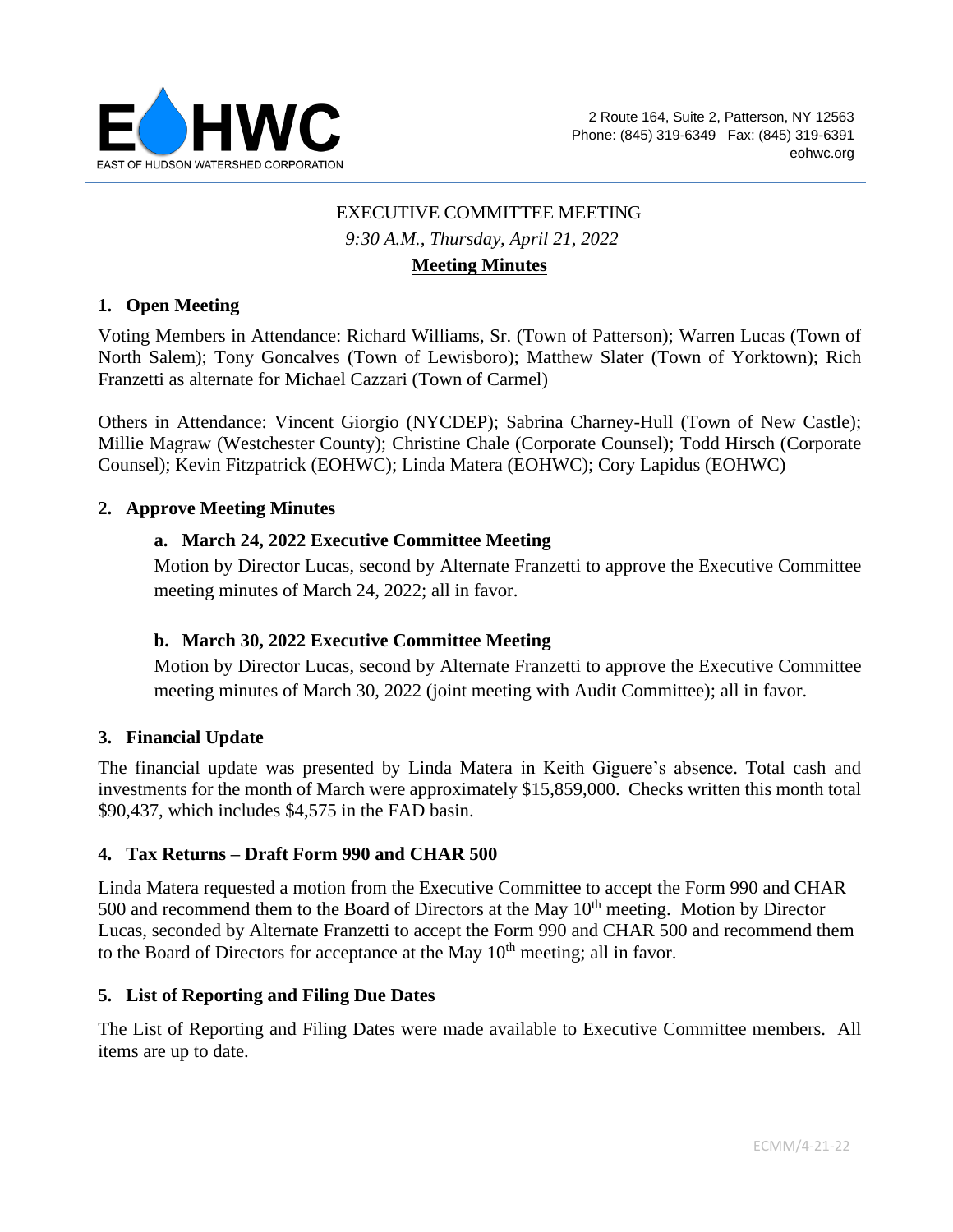### **6. Project Update**

Kevin Fitzpatrick reported that construction on the Scolpino park project (SE-EB-715) will close out after the asphalt work is completed at the end of this month. We expect to issue final payment to the contractor and certification for phosphorus reduction to New York State Department of Environmental Conservation (NYSDEC) by the end of the month or at the latest in May when final plantings are been done. Certifications were submitted for a little over 20 kilograms of catch basin insert projects that cover work done at Mt. Kisco Commons (MK-NC-602) and Arborview Road (Carmel-CF-901/902) in Carmel. We plan to begin the next installation of catch basins at Junior Lake (Y-MU-602) in Yorktown followed by some work at Walter Panas High School (C-NC-1000) in Carmel over the summer once the school year has concluded. The next installation agreement to be discussed with Counsel is for a large project located at Greenbriar Subdivision (S-CF-901) in Somers for about 16 kilograms. Their Homeowners' Association reached out to us and is eager to get it installed. Additionally, we will have an installation at Vails Grove (NS-EB-901) for roughly 10 kilograms, which is partially in North Salem and partially in Southeast. We will get that installed once their final catch basin cleanings are complete. After that, we expect the next construction project to be at Keeler Lane (NS-MU-601), which is a long running project in North Salem that we are wrapping up final installation agreements on. It's straight channel stabilization through two properties. Everybody is onboard, it's just a matter of final details, site access and construction windows. Director Lucas asked about the catch basin project at Vail's Grove (NS-EB-901) which is identified as being in North Salem, but most of it is actually in the Town of Southeast. Kevin said it originated as a North Salem project so rather than changing the I.D. or anything like that, it was just kept it as North Salem. Director Lucas was concerned with what would happen when all the maintenance has to be done. Out of 52 basins, North Salem only has about 6-7 of them.

### **a. NewC-NCR-601 Sheather Road Stabilization**

A new project has been added to the list from the Year 6 Workplan in the Town of New Castle at Sheather Road (NewC-NCR-601). It involves stabilization of a long stretch of roadway at the Burden Preserve. While it was part of the work plan at that time, the project was significantly difficult to actually install and we knew that we would most likely need some other assistance for funding or another way to get into the Preserve because it's a roadway that borders a classified stream and wetlands. It's going to be difficult to restore because it's about a 30-foot drop from the roadway down to the stream. The Town of New Castle reached out to us with it as an emergency situation. The bank needs to be fixed and stabilized before the roadway destabilizes. We've been looking at it with the town to see if we can work with them to stabilize the road and prevent any further loss of soil. It is going to be a great project for stabilization, but it also gives us an opportunity to do bioinfiltration directly adjacent to where the road is failing and take out about a 75-acre drainage point because there's a large outfall right in that spot and would provide about 21 kilograms of phosphorus reduction. We will be working with the town on a reimbursement agreement. They need to streamline the effort to make sure they can protect the roadway before we go through our usual channels of construction for the water quality element. The reimbursement agreement will be presented to the board in a few months. We will check in with everybody to make sure they are comfortable with the project as we move along. It's currently labeled as concept on the Project Status Table because we don't have a design engineer to move forward with. We're allowing the Town of New Castle to go out to bid on it because they need a structural engineer. We want to make sure there's a clear line defining what we would view as water quality efforts versus structural engineering efforts to get the project to work. The town is running the design of the project with input from us.Christine Chale suggested that Kevin and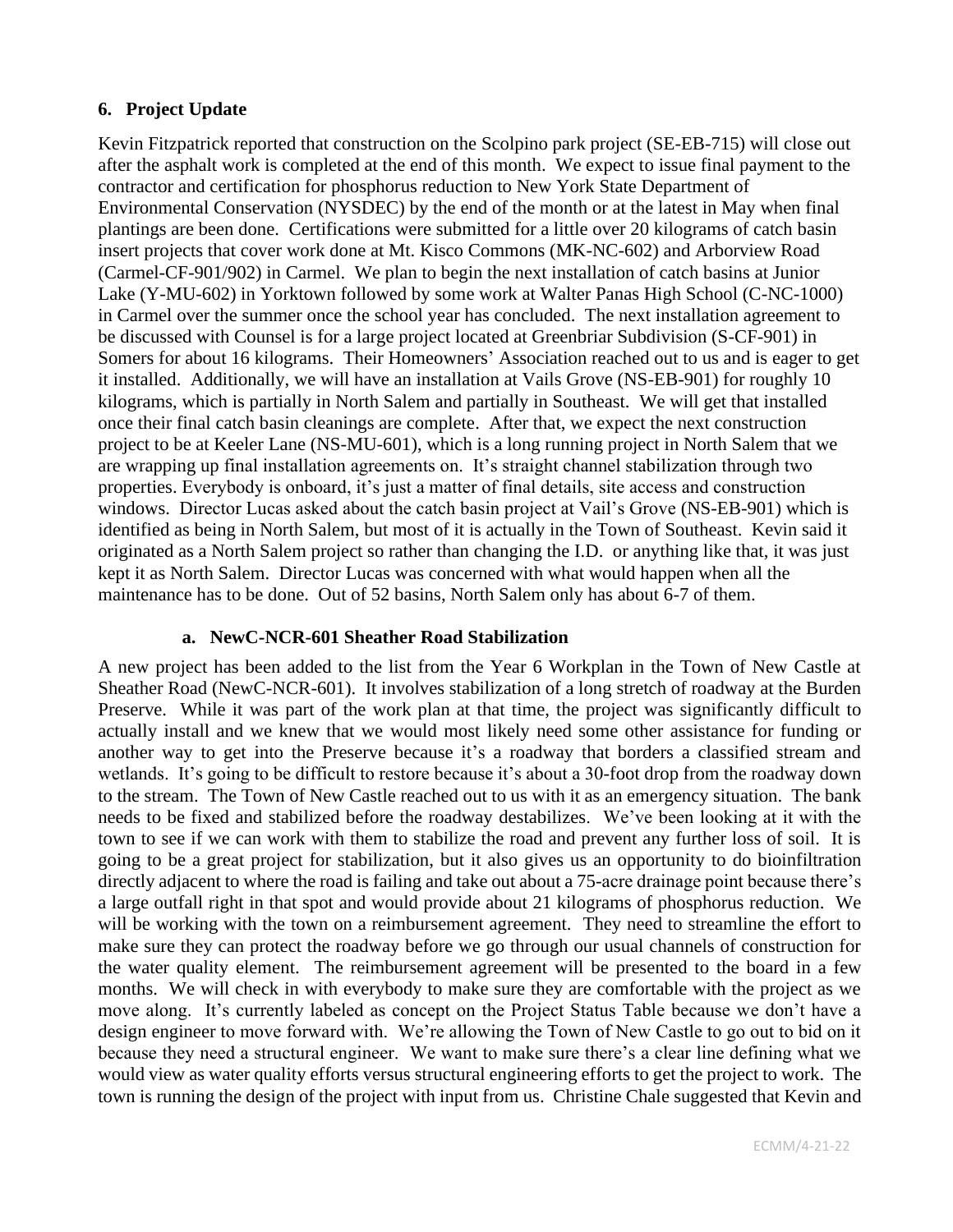Sabrina consider doing a coordinated SEQR review so that it doesn't have to be done twice. Sabrina agreed and said that Kevin has been most helpful in coordinating with the Town of New Castle, particularly from an engineering perspective. It enabled the town to have a preliminary conversation. Director Lucas asked if there is a ballpark figure. Given just the water quality volume portion of it where we are treating through bioinfiltration, we expect it to be significantly large because of the drainage area. In all likelihood, we will go to Army Corps to see whether we can setup some funding for the water quality portion because they are more than happy to work with us on these types of projects. The tricky part is going to be the stabilization effort. It's going to be a different approach than is normally taken. Unfortunately, we don't have that dollar value yet but would expect to get it by the end of the summer. Kevin added that it will probably fall into the area of approximately \$50,000 per kilogram. We will see what the Town of New Castle's geotechnical structural engineer believes needs to be done there and whether it's something that fits into the program. There is no question about it being a stabilization issue, but we will have to see what the price comes back as, because in all fairness, we just don't know what the solution is going to be. Director Williams asked if the Town of New Castle is going to take care of the bidding for the design work and bidding for construction. Kevin said that they will take care of the bidding for design but once we get to construction, we will tackle that together and decide which will be the best course of action. It would be the best approach because there is a clear delineation between all of the aspects of the project. Director Williams inquired about the cost-sharing. Kevin said that the way it is presently set up is there is a structural geotechnical task order for water quality treatment. As discussed with the town, the construction is what would be eligible, but we can discuss later whether water quality treatment is something we can take on. Currently, we are not paying for anything having to do with design and the Town of New Castle will be doing the permitting. Sabrina said that they have an emergency-situation, and the repair needs to be done. It would be ideal if the water quality component can be incorporated in this repair because it's a prime location. If we can't, then we need to move forward and fix the failing roadway. Kevin is coordinating with New Castle's engineer and highway superintendent on the best approach. Sabrina will make her engineer aware of the coordinated review as Counsel suggested.

At approximately 9:47 am, Alternate Franzetti exited the meeting.

## **7. Installation Agreement discussion**

Kevin explained that the topic of discussion has to do with hazardous material on any site and where the responsibility for it lies as it related to installation agreements. There are multiple different variations of an installation agreement for municipalities which is pretty cut and dry that indicates the municipality bears responsibility. The language that's been written up says that anything found on town-owned property falls to the town, and the East of Hudson doesn't carry any financial responsibility in the cleanup. It get trickier in the case of U.S. Army Corps of Engineers (USACE) giving us funding for a project because the discussion becomes that part of the agreement we have with USACE is to make sure that they don't take on any responsibility either, and the ownership in that case has to fall to an entity, which ends up being the municipality. We directly have a situation that drove this in New Castle where we're looking to do the installation at Courtmel Road (NewC-NCR-801). The town had to take on the responsibility for any hazardous material cleanup that is found on site and that is the language that was put into any USACE funding installation agreement. Christine explained we are trying to make sure that the party that owns the property is responsible. It's standard USACE language. When they enter into an agreement, they don't want to be responsible for anything, so like any lender, they are just transferring responsibility to somebody else. Sabrina said t New Castle's attorney reviewed it and didn't have a problem with it.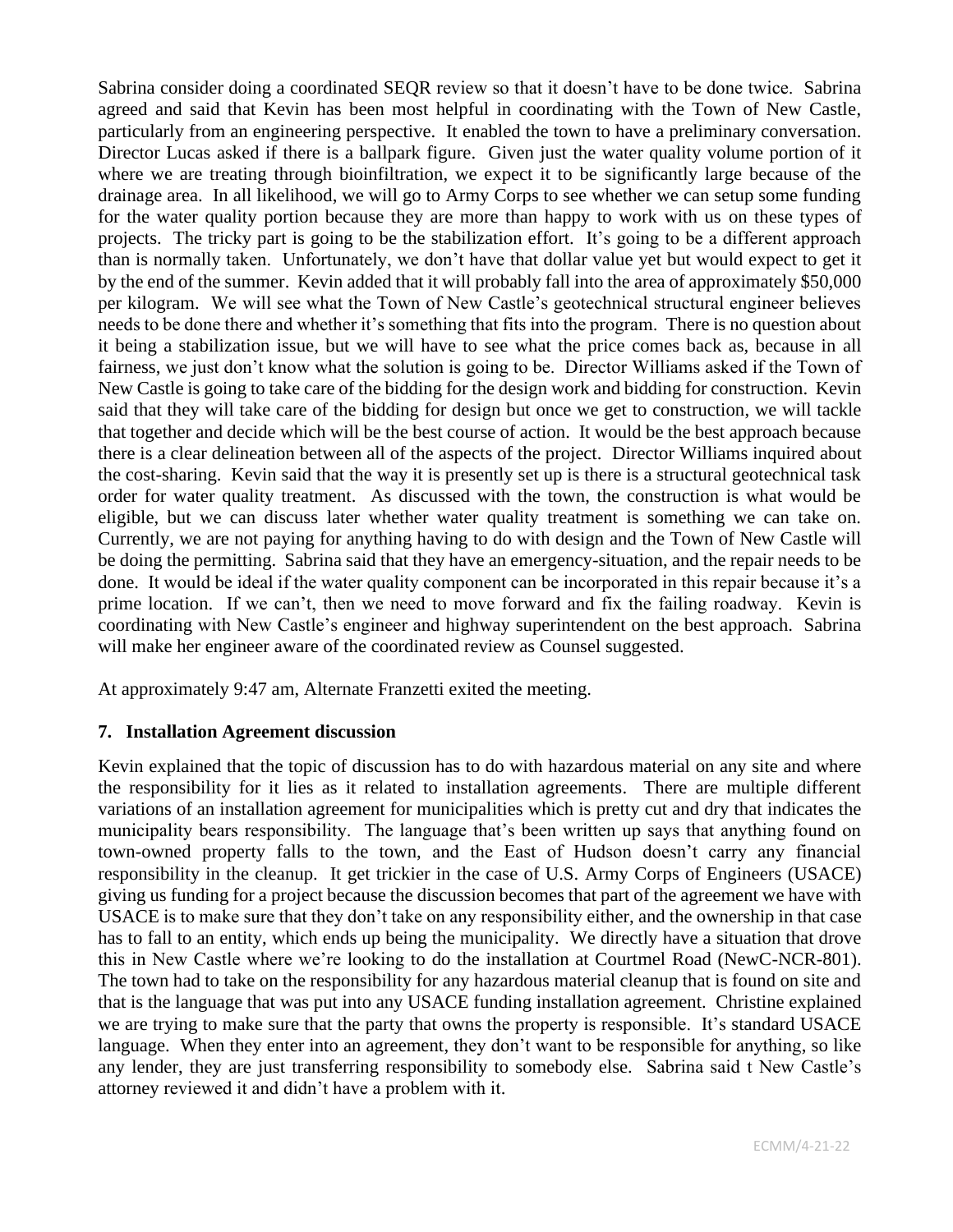Kevin indicated that the installation agreement for private property still needs to be resolved. While the language is going to protect us legally, it's a hard sell to a property owner that doesn't have any reason to let us on their property and we're telling them that if we find something, they also must bear the financial responsibility to clean it up. Christine said she understands Kevin's concern, but EOHWC can't use public funds to clean up a problem that we find on someone else's property. If we are negligent, then it's a different situation. If we know about something and run into it then it's our responsibility and we would put that on our contractor, which we would deal with through our contractor's insurance. Director Lucas asked if it makes any difference if we simply say we are not responsible for it as opposed to saying they must clean it up. Christine explained that she is not saying they must clean it up. It's not our responsibility to deal with something that we are coming to on their site. Christine and Kevin will work through it and figure out the language. Director Lucas asked if we do a Phase 1 or 2 Environmental Site Assessment before we start. Kevin said there is always a title search and review of it. In the case of a commercial property, we must do the Phase 1 Environmental Site Assessment to protect ourselves and to know what's going on. The commercial properties are rare cases because the owners are not going to let us on their property to tear up a whole parking lot or a portion of their property. We don't typically go to the lengths of hiring an outside consultant to do the assessments but internally we do a title search and review of any existing data we can find. In the case of private property installation in a residential area, we don't tend to dive that deep into it because we're talking about a drainage ditch that might be going along the property line where our construction and easement access are extremely narrow. If there's a tank, you can see it because it would be unearthed by the stabilization or the eroded channel itself. Director Williams agreed with Kevin and believed that the Phase 1 Environmental Site Assessments needs to be done by the project engineers and not necessarily us. The issue is the type of project. If you're doing channel stabilization of an existing channel and you're just smoothing it out and adding rip rap and some check dams, then it's a big difference from digging a hole in the ground. If we are digging a hole in the ground then we should be doing a little more investigative work, which we found out in the Town of Kent. Director Williams said he will work with Kevin and Christine to get it figured out and then it will be brought back for members to review. Kevin said that one part that he and Chris were interested in having addressed today was the New Castle project at Courtmel Road (NewC-NCR-801). A resolution was prepared about 3 months ago to authorize the president to enter into the installation agreement. Over the past 3 months we've been working with the town to iron out the language and make sure everyone is comfortable with it. At this point the town is comfortable signing the installation agreement as presented so we do have a resolution to authorize the president to enter into the agreement with the USACE language as written. Christine explained that this was an installation agreement that was previously approved, but the language has been revised to address the relationship between the Town of New Castle and EOHWC regarding USACE language. Director Williams asked if the revised agreement went out with the resolution as an attachment. Kevin said it was discussed immediately before the meeting and we didn't realize that there was a resolution to amend that agreement. It would be helpful if we could approve the resolution pending review so the board can authorize Director Williams to move forward with it between now and the next meeting. Director Williams said he's not comfortable signing it without having had the chance to review it. Christine read the revised language from the amended installation agreement out loud to be clear about what Director Williams would be signing and what board members would be agreeing to. Director Lucas said that he would be comfortable passing the resolution as long as it says that Director Williams has to review it and be comfortable with it before he signs it. Director Williams was comfortable with that arrangement if it is subject to his subsequent review of the terms and conditions. Christine said the language of the authorization says the president is authorized to execute and deliver in substantially the form on file with such changes as may be approved by the party executing the same on behalf of EOH. Our standard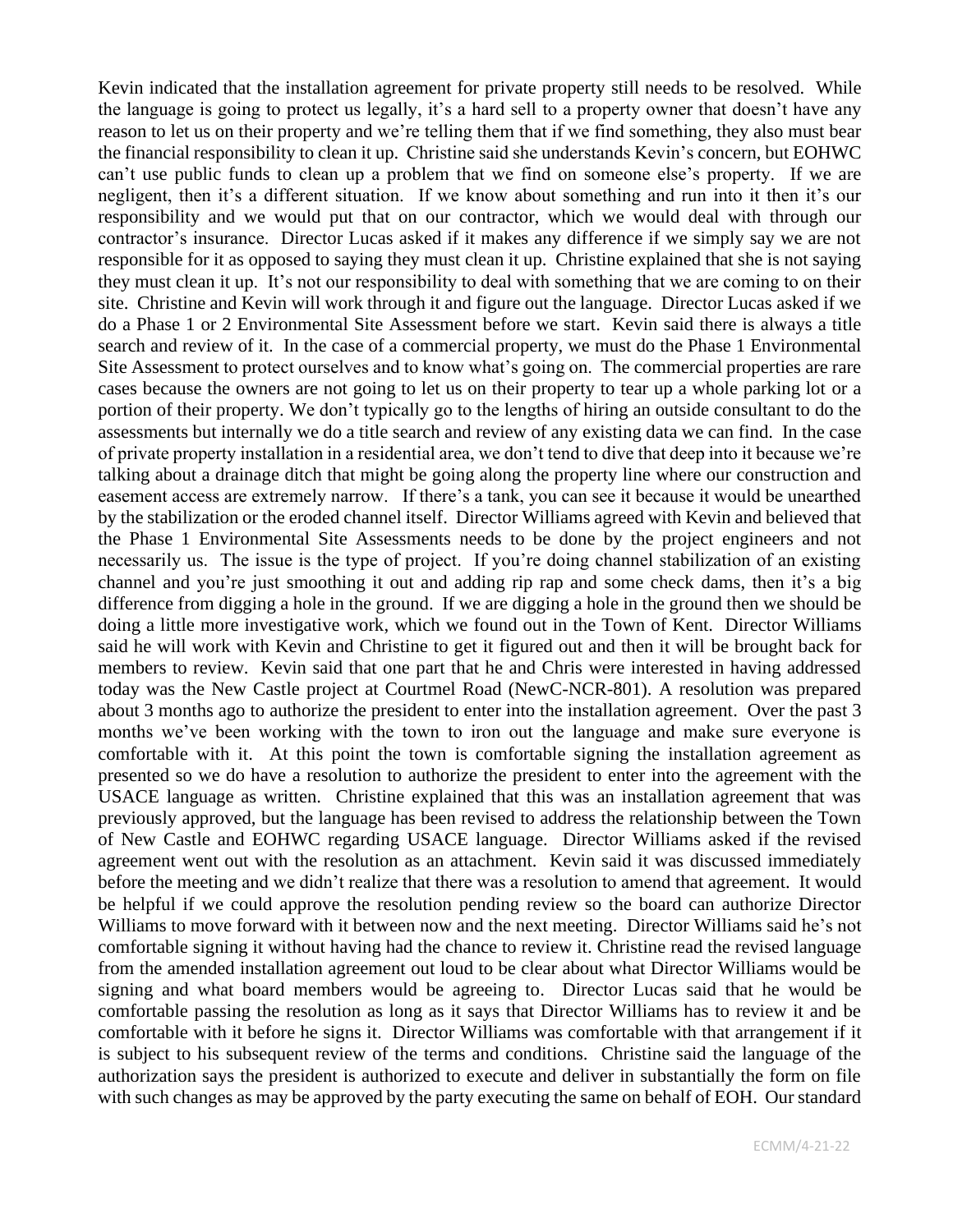language of approval always says that you can make insubstantial changes and that you are going to sign it subject to that. This is specifically for the Courtmel Road project because this is sort of the test case we worked out with New Castle. The discussion that Kevin is having is that this will be the model going forward. Once we have a further discussion about private property, it would be appropriate to propose 3 model install agreements that are revised to include similar language.

Motion by Director Lucas, seconded by Director Williams to approve execution of revised agreement with U.S. Army Corps of Engineers and authorize execution of installation agreement.

WHEREAS, EOHWC is considering undertaking a stormwater retrofit project involving the installation of filtration BMPs in the Town of New Castle (the "Town") right of way and the stabilization of two eroded channels on property owned by the New York City Department of Environmental Protection at Courtmel Road in the Town ("Project"); and

WHEREAS, the United States Department of the Army (the "Department") is authorized to provide design and construction assistance for publicly owned, non-Federal water-related environmental infrastructure and resource protection and development projects in the New York City Watershed, including projects for water supply, storage, treatment, and distribution facilities, and surface water resource protection and development pursuant to Section 552 of the Water Resources Development Act of 1996, Public Law 104-303, as amended (hereinafter "Section 552"); and

WHEREAS, the EOHWC and Department wish to enter into an agreement under which the Department would provide design and construction assistance for the Project (the "Agreement"); and

WHEREAS, the estimated total costs of the Project would be approximately \$800,000, with the Department covering 75% thereof (up to \$600,000) and EOHWC covering 25% (estimated to be approximately \$200,000) using Water Quality Investment Program funds; and

WHEREAS, on August 26, 2021, by Resolution No. R-0826-01, the EOHWC Executive Committee approved a prior version of the Agreement and the Department has since presented the EOHWC with a revised draft of said Agreement in substantially the form on file in the office of the EOHWC (the "Revised Agreement"); and

WHEREAS, the EOHWC wishes to enter into an Installation Agreement with the Town with respect to portions of the Project on Town property and has reviewed a draft installation agreement in substantially the form on file in the office of the EOHWC (the "Installation Agreement"); and

WHEREAS, the EOHWC has considered the proposed Revised Agreement, Installation Agreement, and all other relevant information and believes that entering into the Revised Agreement and Installation Agreement is in the best interest of the Corporation; and

WHEREAS, on April 22, 2021, by Resolution No. R-0422-01, the EOHWC Executive Committee reviewed all available evidence and resolved that the Project would not have an adverse impact on the environment and that a draft environmental impact statement would not be prepared.

NOW THEREFORE IT IS HEREBY RESOLVED, by the Executive Committee of EOHWC as follows: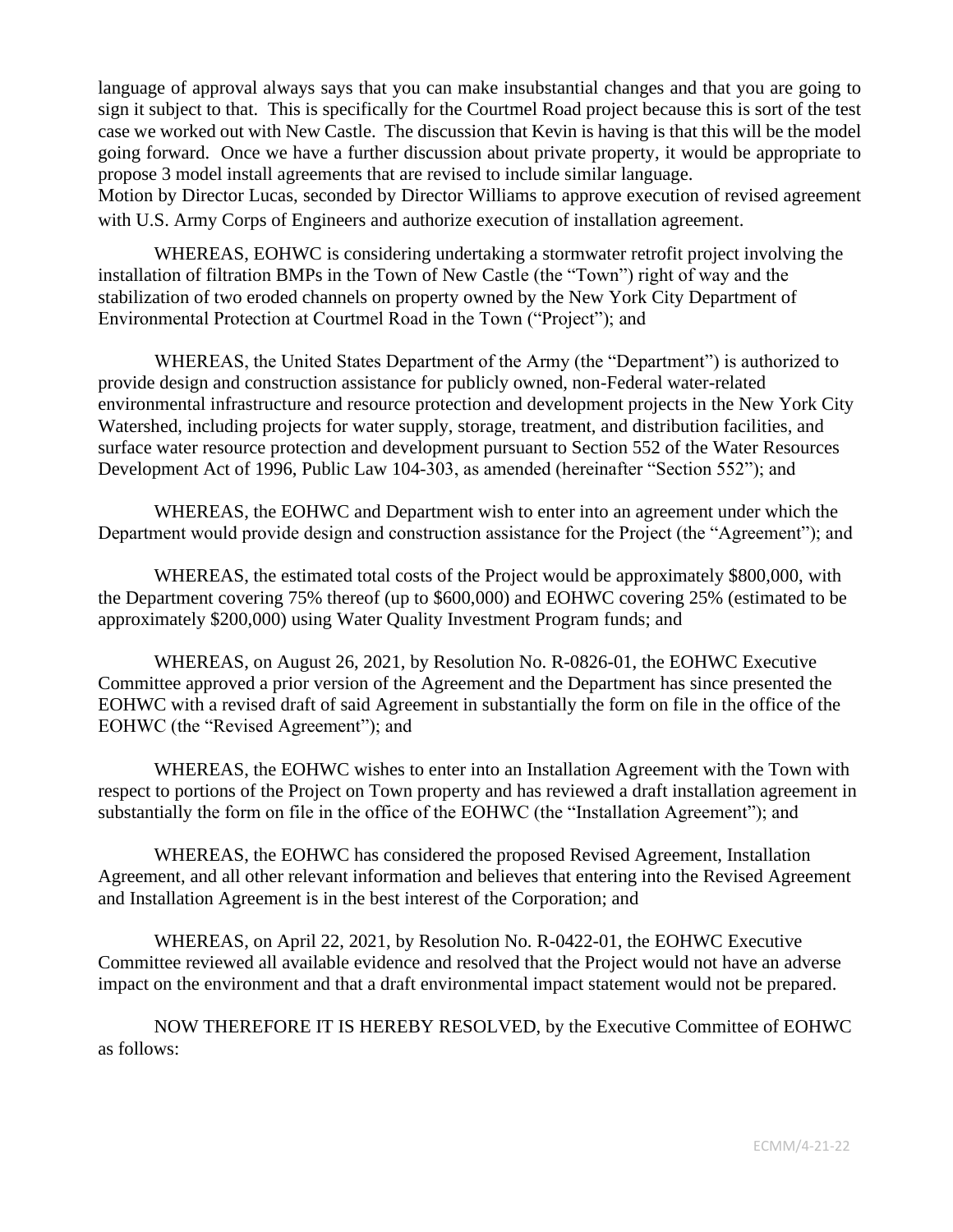- 1. The execution and delivery of the Revised Agreement and the Installation Agreement are hereby approved. The President of the EOHWC is hereby authorized to execute and deliver the Revised Agreement and Installation Agreement on behalf of the EOHWC, in substantially the form on file in the offices of the EOHWC, with such changes as may be approved by the party executing the same on behalf of the EOHWC.
- 2. The officers, employees and agents of the EOHWC are hereby authorized and directed for and in the name and on behalf of the EOHWC to do all acts and things as may be necessary or, in the opinion of the officer, employee or agent acting, desirable and proper to effect the purposes of the foregoing resolution.

Motion passed; all in favor. R-0421-01

## **8. O& M Program Update**

Kevin reported that the O&M spring cleanup inspection was received from the Town of Bedford. Members were encouraged to submit their inspection reports as they are completed instead of waiting until December to send them in.

### **9. MS4 Update/Impact on EOHWC Project Schedule and Funding**

Kevin said he is aware that all town supervisors met to address non-corporation issues with the MS4 Permit coming out. He inquired if there is a general feeling from the members represented as to whether we are going to see or have any ability to act on corporation issues for years 11-15. We have been given the impression that there would be a secondary document that would come out from NYSDEC addressing a phosphorus number. To date, we haven't seen that but as we understand it was supposed to come out in early April. We would like to know if any actions that the coalition and the member municipalities are taking is going to delay that document or if we should continue with the thought that we will be able to work on years 11-15 in the near future. Director Williams said that nothing they've done to date or plan on doing should delay that second document coming out. Originally, Tom Snow said that it was coming out concurrently with the General Permit but it has not. We can certainly follow-up with Tom to see when we can expect it. The only other issue is the reporting that was in the General Permit, which isn't the way we do it now, and it's not clear if it's going to change. Kevin said he had an update for this year's reporting and that he would do what he had done in past years with the breakdown of question 7A thru 7C and send it over to Sabrina as soon as he gets back on his feet. Director Lucas asked if the April 26<sup>th</sup> effective date for the General Permit has been postponed. Director Williams said that there is nothing in the Environmental Notice Bulletin as of today that it has been. Christine asked Vincent Giorgio if there is anything he can share with us about what he knows about the status of the permit issuance or comments and did the NYCDEP submit comments and if he has any information for us about that. Vincent said that he does not have any more information than EOHWC currently has. Director Williams asked if Vincent had anything to share about the new FAD that recently came out. Vincent said the comment period is open and he believes it ends in June. The revisions came out based upon what was in their long-term watershed plan. Kevin acknowledged that EOHWC is set up differently than the Catskill Watershed but inquired if we would be able to get a piece of the education funding as well so we can assist member municipalities. Vincent said that there is going to be some funding from the state that will be flowing through the city so maybe it can be on that list. Christine asked if Vincent would share more information. Vincent agreed.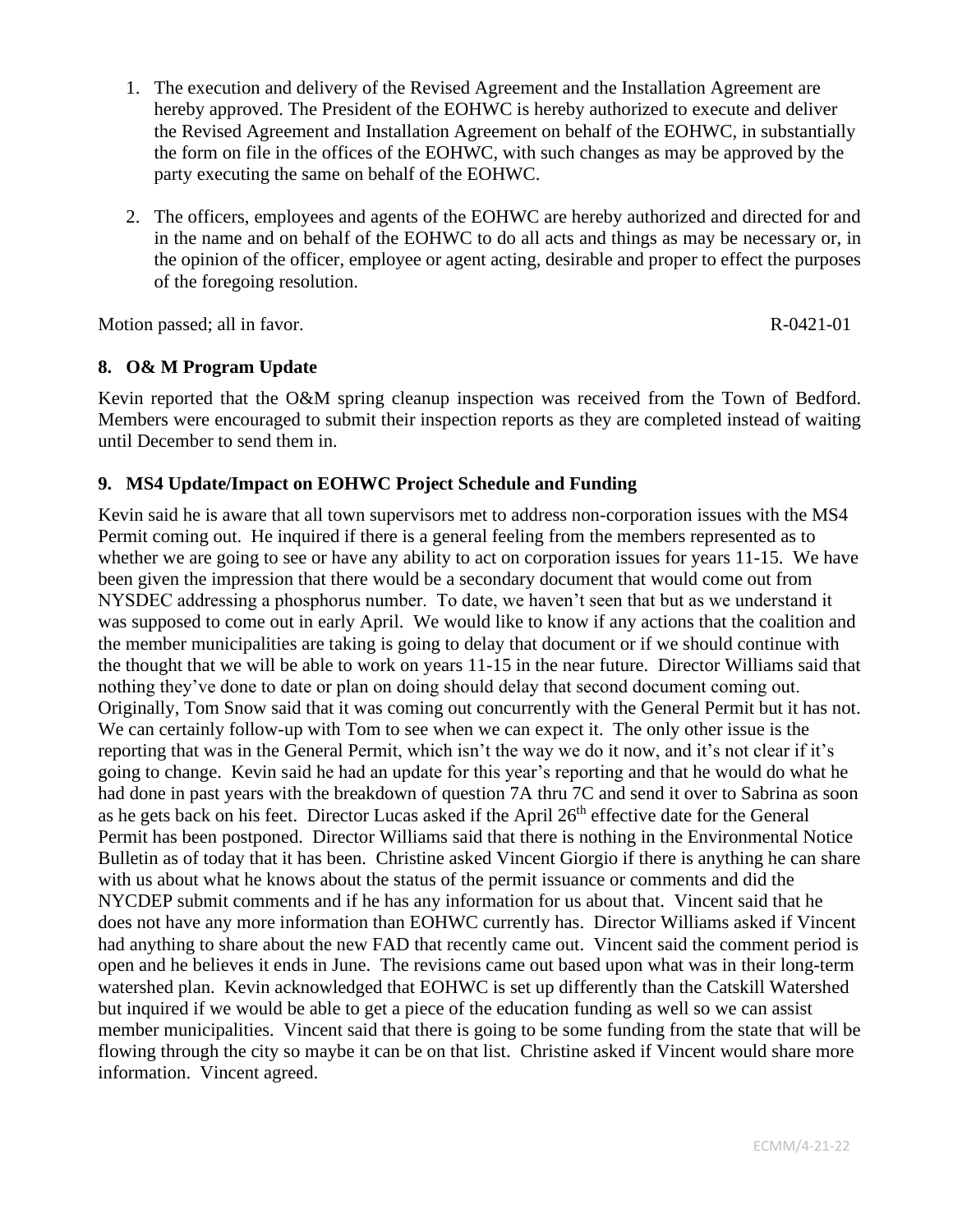Christine introduced Todd Hirsch who is an associate in her office and will be working on some matters with the EOHWC office staff.

### **10. May Board of Directors Meeting Agenda**

Director Williams presented the May 10 Board of Directors' agenda and asked if there were any additions or comments.

### **11. Checks and vouchers**

Monthly vouchers were signed. No action taken.

### **12. Other business**

Christine discussed recent changes to Open Meeting Law (OML). She said that we can continue to follow the procedure that we've been following until June, but after that we are going to have to comply with new rules. The legislature adopted a revision to the (OML) with the budget. While initially most of us who read it thought it was narrowing, turns out what they really meant to say was something completely different, so OML has come out with a description that members have been looking at in the context of town board meetings as well. What it's intended to do is to say that if you are going to use videoconferencing, in the absence of an emergency, you need to make those locations available to the public to attend wherever you are going to be meeting. For example, if the public can attend at Patterson or New Castle town halls as part of the announcement, they can do so at any of those locations. The board members at those locations will count for the quorum and can vote. In addition to that, you can have somebody participate by videoconference in an urgency sort of situation where there's a medical issue, caring for ill parents or something along those lines. A decision will have to be made as to whether EOHWC will continue videoconferencing. The way we notice meetings will have to change so that people who are going to videoconference from another location are using the appropriate language in their notice and making their facilities available, presumably a public meeting site to make that possible or practicable, or you can go back to meeting in person. Director Lucas said he interpreted it that a quorum of the members needed to be in person. Christine said that's not the way it's being interpreted by OML. It certainly is the way that most of us read it quickly, but it says location or locations. It's been interpreted in such a way that it means that you can count to a quorum if those locations are identified as places where this can happen and I'm sure because at the state level, many of the state agencies, certainly don't drag everybody to Albany or New York City for meetings. They have a videoconference meeting which they've been doing for years where people are attending from their various locations. Their intention and the way it's being interpreted by Council on Open Government (COOG) is that you can count those people for a quorum if it's properly noticed and allows the public to attend. Director Lucas attempted to clarify the new OML by giving an example. To be clear, members of the public and people like Vincent, who are not on the board can continue to Zoom in if you want to do it hybrid even if you went to an in-person meeting. If EOHWC Board members make their town halls available for the public to attend with you, we don't have to include their locations, you only have to include the Board members' locations. If we are going to do this, it should be at town halls and an accessible location. Whether or not the public attends, it must still be made available. Cory Lapidus asked if the public can attend from the EOH offices as a central location or does each individual municipality have to have a meeting point for the public as well. Christine said public access must be made available from town hall locations. Director Williams said that he and Christine will boil this down into what the procedures would have to be if we are going to continue doing videoconferencing, so everybody has a clear understanding because there are two different documents out there that came down from COOG and they're still kind of tough to read. Christine said she will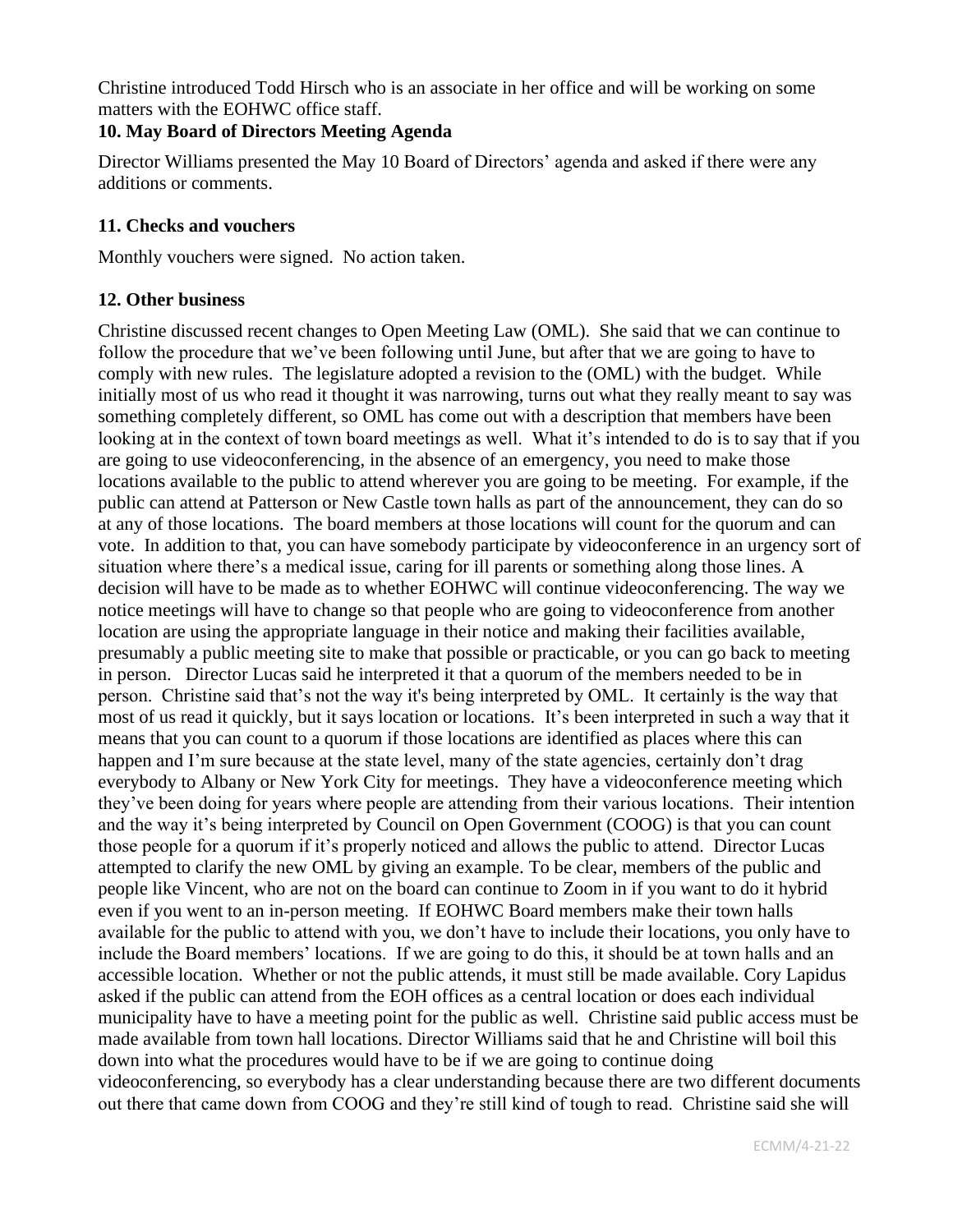prepare a form of notice, assuming it was agreed that meetings would be conducted remotely, that would make sense and then you could see what they are going to look like to the public and how this would look if you were to do it that way. In reality, if you to the notice correctly and as long as you are all attending at your town halls, it shouldn't be that big of a deal and you could continue to use Zoom, but that's up to you to decide. Linda asked if the publication in which we currently advertised would have to change or if we could continue to advertise only in the Putnam County Courier. Christine said that we can continue to use the same publication and it would need to be on the website as well. Director Williams asked if a notice needed to be posted on any municipality's website that is attending remotely. Christine will look it over again and possibly check with COOG for clarification. Something will be prepared and sent out before the next meeting so that a decision can be made. Christine said that we can continue to use Zoom for the 60-day period after the official notice came out but will have to make a decision as to whether we will convert to the new procedures or go back in person for the June meeting.

### **13. Adjournment - Motion to adjourn by Director Lucas, seconded by Director Goncalves; all in favor. Adjourned 10:28 AM.**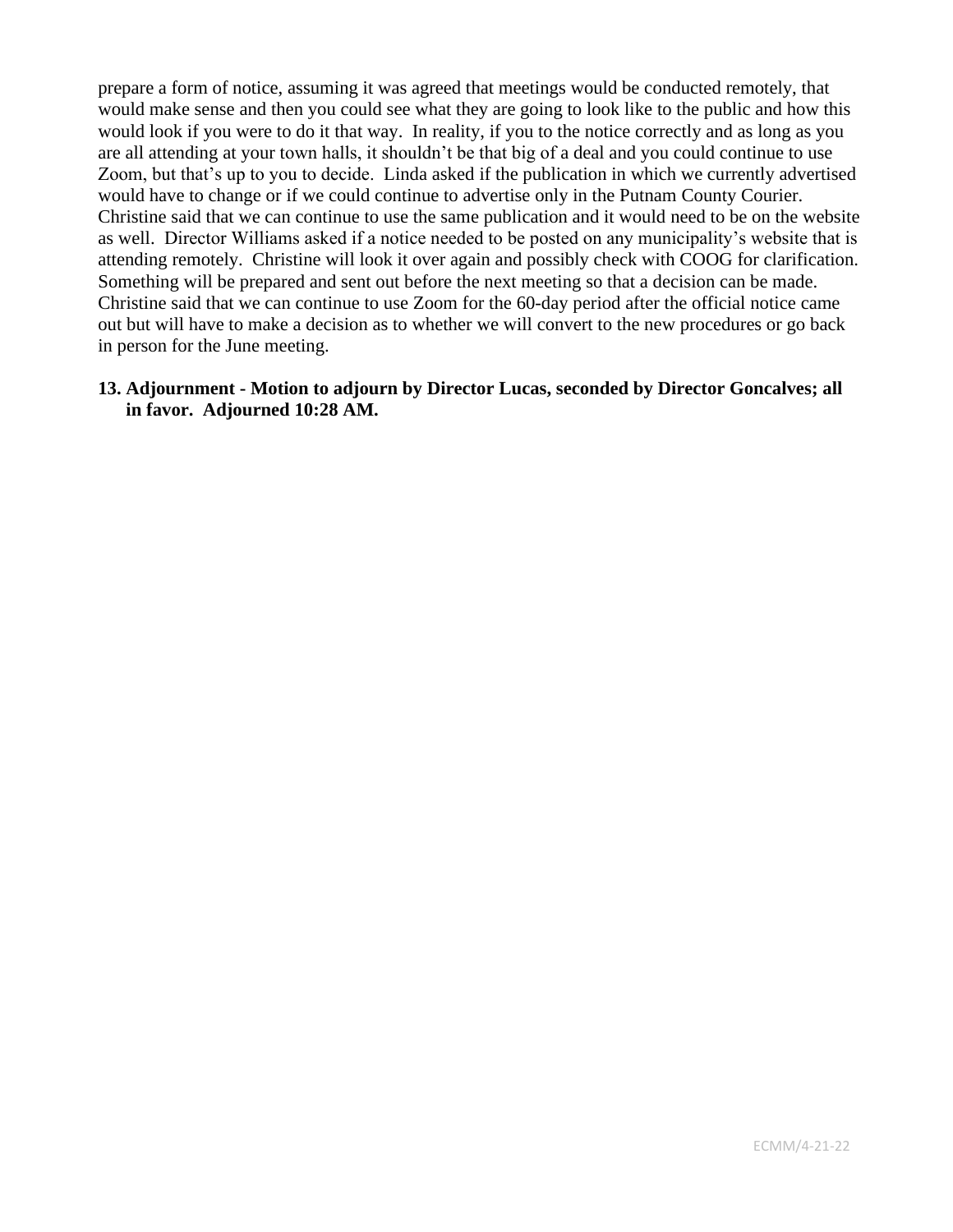

## PRESIDENT'S CERTIFICATE

I certify that the foregoing is a true and correct copy of the April 21, 2022 meeting minutes approved by the Executive Committee.

I Willen In

Richard Williams, Sr., President

 $\frac{5}{24}$